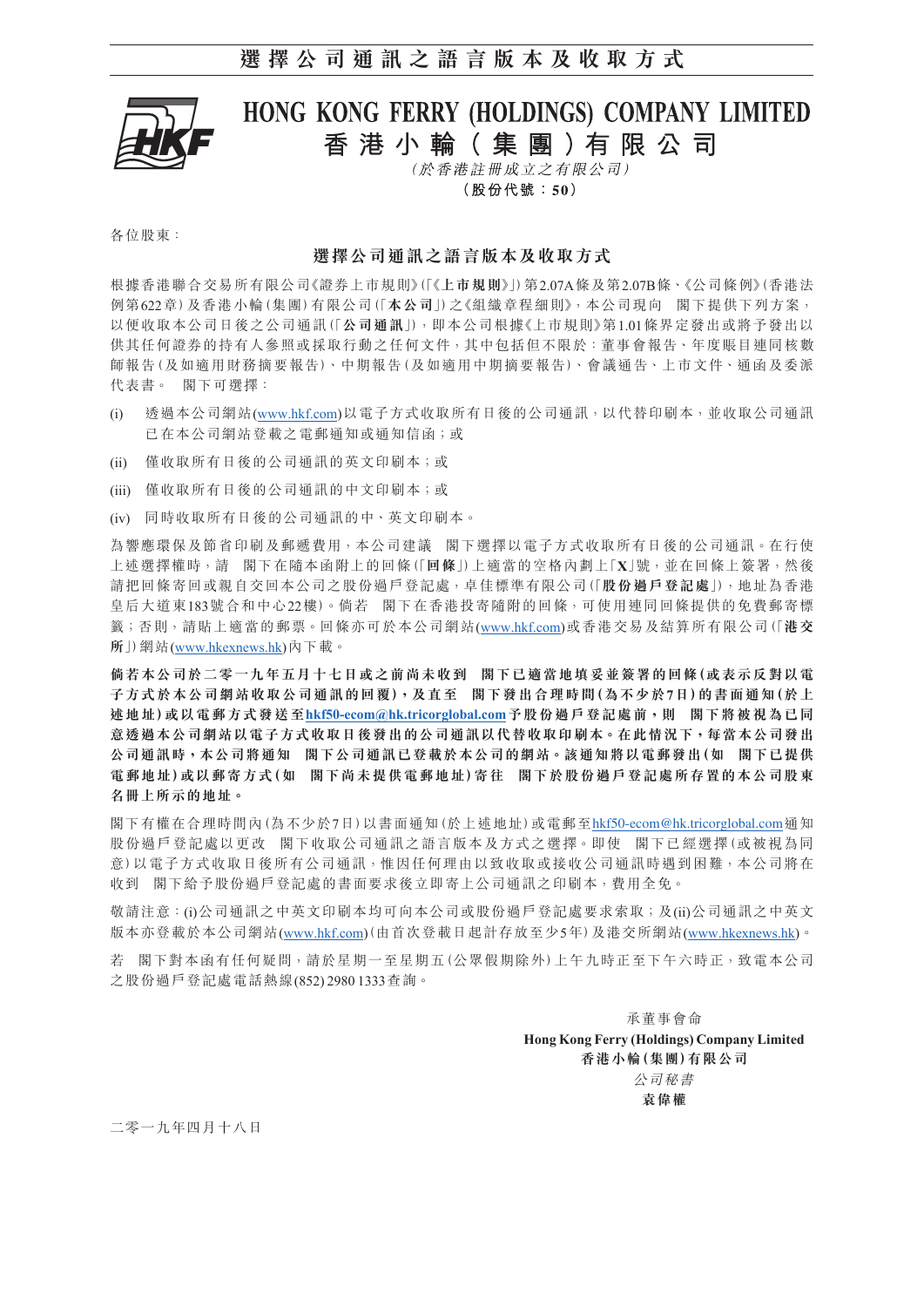## **REPLY FORM 回條**

**To: Hong Kong Ferry (Holdings) Company Limited (the "Company") (Stock Code: 50)** c/o Tricor Standard Limited <br>
<sub>
20</sub> Tricor Standard Limited Level 22, Hopewell Centre, 香港皇后大道東183號 183 Queen's Road East, Hong Kong http://www.facebook.com/discreent/sector/22樓

**致: 香港小輪(集團)有限公司 (「本公司」)或(「貴公司」)(股份代號:50)**

I/We would like to receive all future Corporate Communications\* of the Company (the "**Corporate Communications**") in the manner as indicated below:

本人/我們希望以下列方式收取 貴公司日後之所有公司通訊\* (「公**司通訊**」):

(Please mark "**X**" in **ONLY ONE** of the following boxes)

(請從下列選擇中,僅在其中**一個空格**內劃上「**X**」號)

in **electronic form** on the Company's website and receive an email notification or a notification letter of the publication of Corporate Communications on website

*(Please provide your email address in the space below, whereupon the Company will send a notification of the availability of the Corporate Communications on the Company's website in the future. If no email address is provided, only a notification letter of the publication of the Corporate Communications on website will be sent instead.); OR*

瀏覽在本公司網站發出之公司通訊**電子版本**,並收取公司通訊已在網上登載之電郵通知或通知函件 (請在以下位置提供 閣下之電郵地址,本公司會經該電郵地址通知 閣下日後本公司網站登載之公司通 訊。如未有提供電郵地址,則會發出有關公司通訊已在網上登載的通知函件予 閣下。);**或**

| <b>Email Address</b>                                                                                                                                                                                                                                 |                                  |
|------------------------------------------------------------------------------------------------------------------------------------------------------------------------------------------------------------------------------------------------------|----------------------------------|
| 電郵地址<br>to receive the <b>printed English version</b> of all future Corporate Communications only; OR<br>僅收取所有日後公司通訊之英文印刷本;或<br>to receive the <b>printed Chinese version</b> of all future Corporate Communications only; OR<br>僅收取所有日後公司通訊之中文印刷本;或 | Please use BLOCK CAPITALS 請用正楷填寫 |
| to receive both printed English and Chinese versions of all future Corporate Communications.<br>同時收取所有日後公司通訊之英文及中文印刷本。<br>Name(s) of Shareholder(s) <sup>#</sup><br>股東姓名#                                                                            | Signature <sup>#</sup><br>簽署#    |
| Please use BLOCK CAPITALS 請用正楷填寫                                                                                                                                                                                                                     |                                  |
| Address <sup>#</sup><br>地址#                                                                                                                                                                                                                          |                                  |
|                                                                                                                                                                                                                                                      |                                  |

*# You are required to fill in the details if you download this reply form from the Company's website or the website of Hong Kong Exchanges and Clearing Limited.*

*#* 假如 閣下從本公司網站或香港交易及結算所有限公司下載本回條,請填上有關資料。